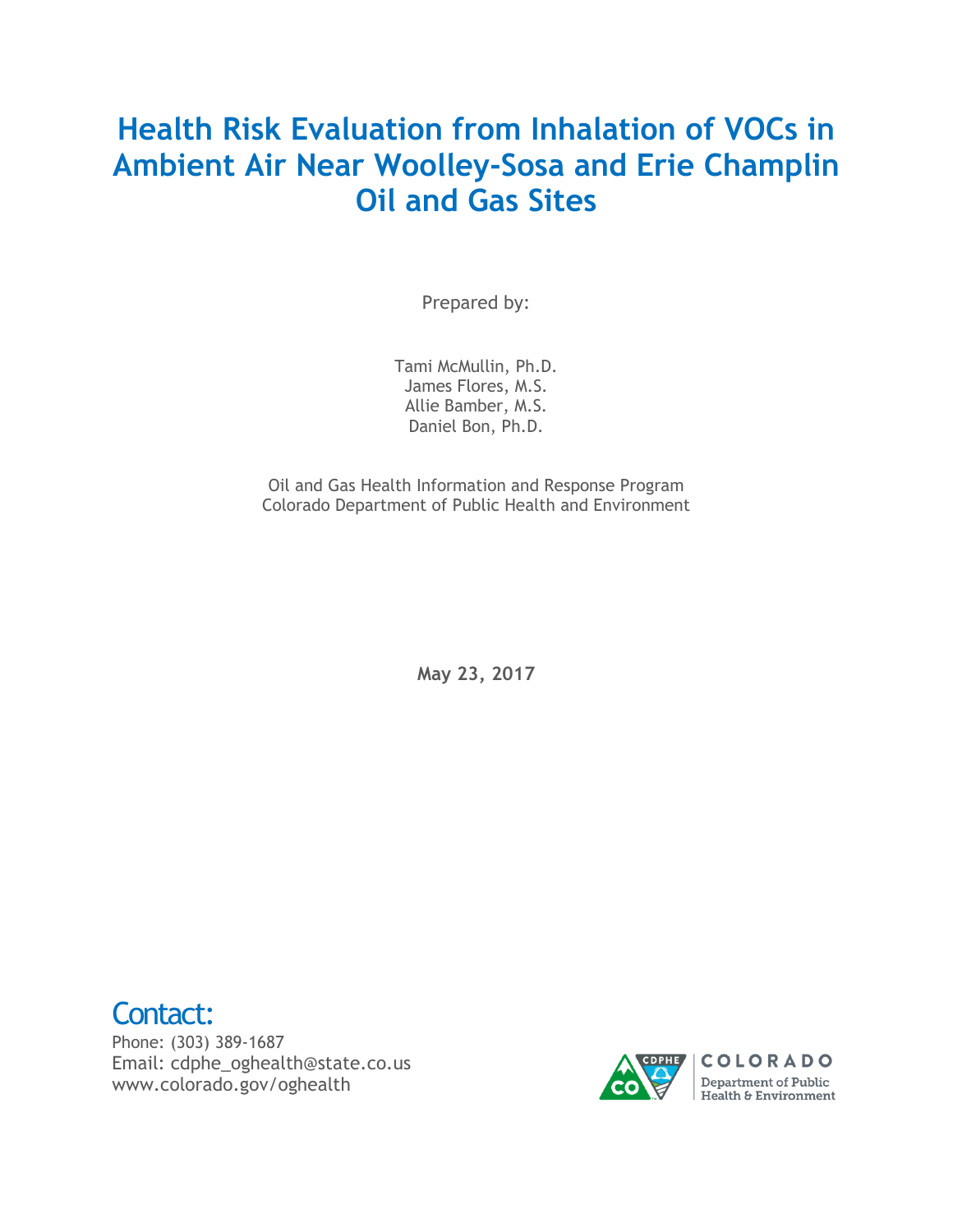# **Executive Summary**

The Oil and Gas Health Information and Response (OGHIR) Program at the Colorado Department of Public Health and Environment (CDPHE) received a large volume of calls since December 2016 from residents in multiple neighborhoods in Erie reporting odor and health concerns possibly related to emissions from Woolley-Sosa and Erie Champlin sites. Evaluation of health concerns reported by residents in the vicinity of the Wooly Sosa and Erie Champlain sites suggest upper respiratory irritation and physiological responses to odorous substances in the air. OGHIR has documented that many of these concerns occurred temporally with drilling operations on the Wooly Sosa site when wind direction was coming from the direction of the well pad.

Based on the large volume of ongoing health concerns, OGHIR deployed the Colorado Air Monitoring Mobile Laboratory (CAMML) on March 7-8 and March 20-23, to measure volatile organic compounds (VOCs) in the air where residents have reported health symptoms and odors. These measurements were compared to health based reference levels set by federal and state agencies to estimate the potential for short and long term health risks to residents living in the vicinity of these oil and gas sites. The evaluation indicated that all air concentrations of individual and combined VOCs were below non-cancer health-based reference values. Cancer risks estimates for benzene, ethylbenzene, and the two VOCs combined were less than one in one hundred thousand, which is generally considered to be within the acceptable risk range.

In conclusion, using currently available measurement technology and risk assessment methods, OGHIR is unable to document conditions that suggest an ongoing health hazard at this time. However, although the CAMML measures a large number of substances related to oil and gas emissions, there may be other substances that were not measured that may contribute to the respiratory irritation and odor concerns reported by residents.

OGHIR is continuing to monitor health concerns in the vicinity of the Wooly Sosa and Erie Champlain sites. Residents with ongoing health concerns are encouraged to contact OGHIR.

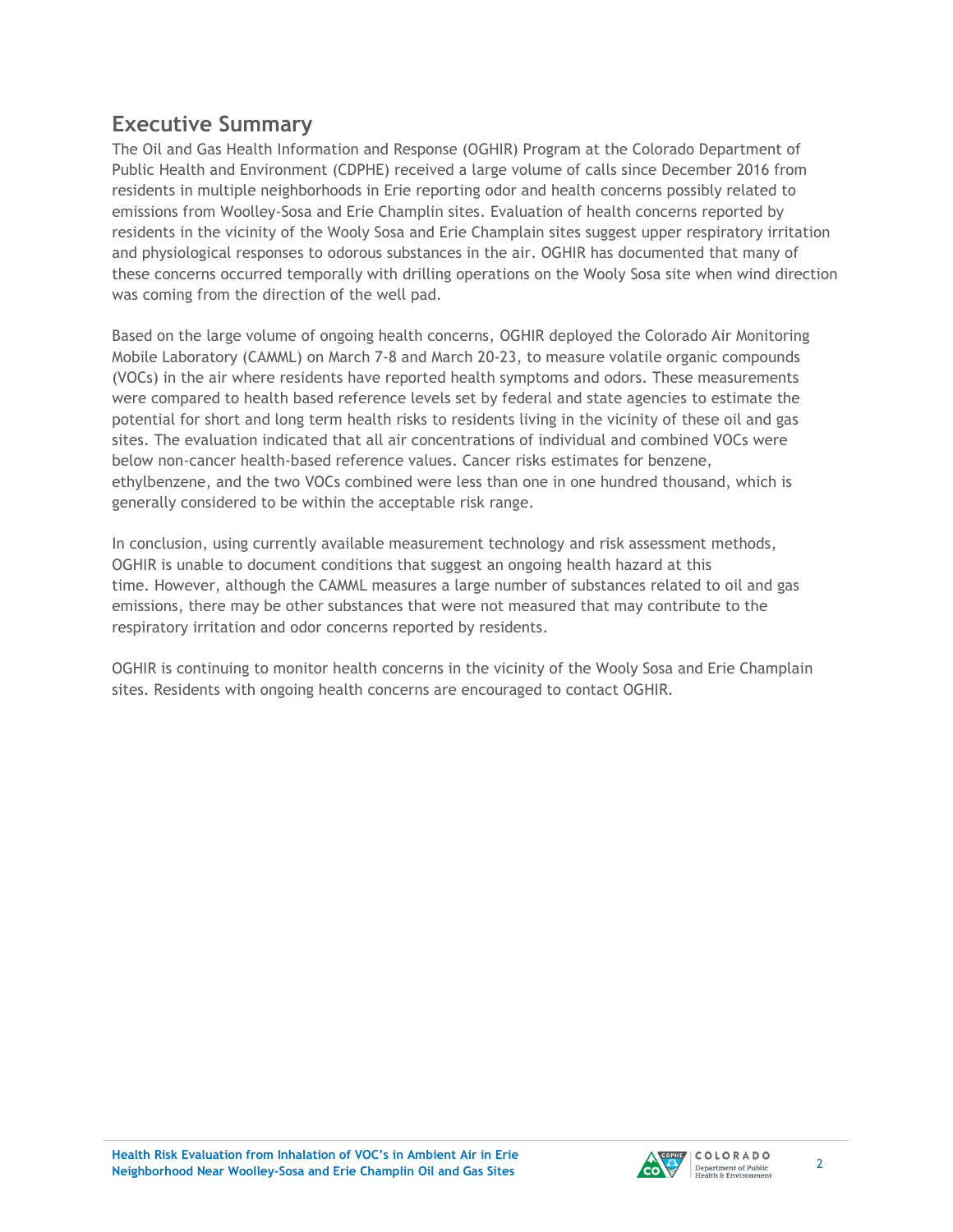### **Background**

Since December 2016, the Oil and Gas Health Information and Response Program (OGHIR) at the Colorado Department of Public Health and Environment (CDPHE) has logged concerns from 82 residents in multiple neighborhoods in Erie reporting odors and health symptoms possibly related to emissions from two well sites. The two sites are the Woolley-Sosa site, where new wells were being drilled, and the Erie Champlin site. The main health symptoms reported include irritation of the eyes, nose and throat, respiratory effects, headaches, and nausea.

As part of an initial health investigation, OGHIR conducted three separate screening level health risk evaluations from single whole air (canister) samples of volatile organic compounds (VOCs) collected in the Erie Village neighborhood between December 13, 2016 and February 16, 2017 during times when residents reported strong odors and/or health symptoms. The air concentrations of VOCs in all samples were below health-based reference limits established by federal and/or state agencies. The reports are available online at: [www.colorado.gov/oghealth.](file:///C:/Users/mvandyke/Downloads/www.colorado.gov/oghealth)

While OGHIR has only been logging health concerns since October of 2015, the number and frequency of health concerns reported in association with the Wooly Sosa and Erie Champlain sites are much higher than other sites in the state. In response to continuing reports of health concerns, the Colorado Air Monitoring Mobile Laboratory (CAMML) was deployed to a location between the Woolley-Sosa oil and gas site and the Erie Village neighborhood on March 7-8 and March 20-23 to conduct more extensive air monitoring.

# **Purpose**

The purpose of this investigation was to measure substances in the air where residents have reported health symptoms and odors. These measurements were used to estimate the risk of health effects to residents living in the vicinity of these oil and gas sites.

# **Methods**

### *Air Sampling*

The CAMML was deployed on March 7-8 and March 20-23, 2017. One or more residents reported health effects and/or odors on each day of testing. The CAMML was parked in a field to the southwest of the Woolley-Sosa well pad, situated in between the well pad and the residential community (latitude: 40.064230°/ longitude: -105.055983°). Outdoor air samples were collected at an inlet height of 16-18 feet from the ground. Thirty minute integrate VOC air samples were collected hourly, totaling 102 hours of continuous sample collection during the two deployments. Based on analysis of site-collected meteorological data, wind direction indicated the CAMML was downwind of the well pad and wind speed was within an acceptable range (2-10 mph) for the majority of the sampling period. The air samples were collected using a Markes UNITY 2 Air Server tenax-based sorbent thermal desorption system and analyzed using a Thermo Scientific ISQ Series GC MS.

### *Health Risk Evaluation*

- **1. Exposure Assessment:** The air concentrations of VOCs were used to represent two different potential exposure scenarios:
	- A) The maximum air concentration of a VOC during any one hour period was used to represent acute (short-term) exposure. An acute exposure period would be an intermittent, infrequent exposure that could occur for a few hours to a few days.

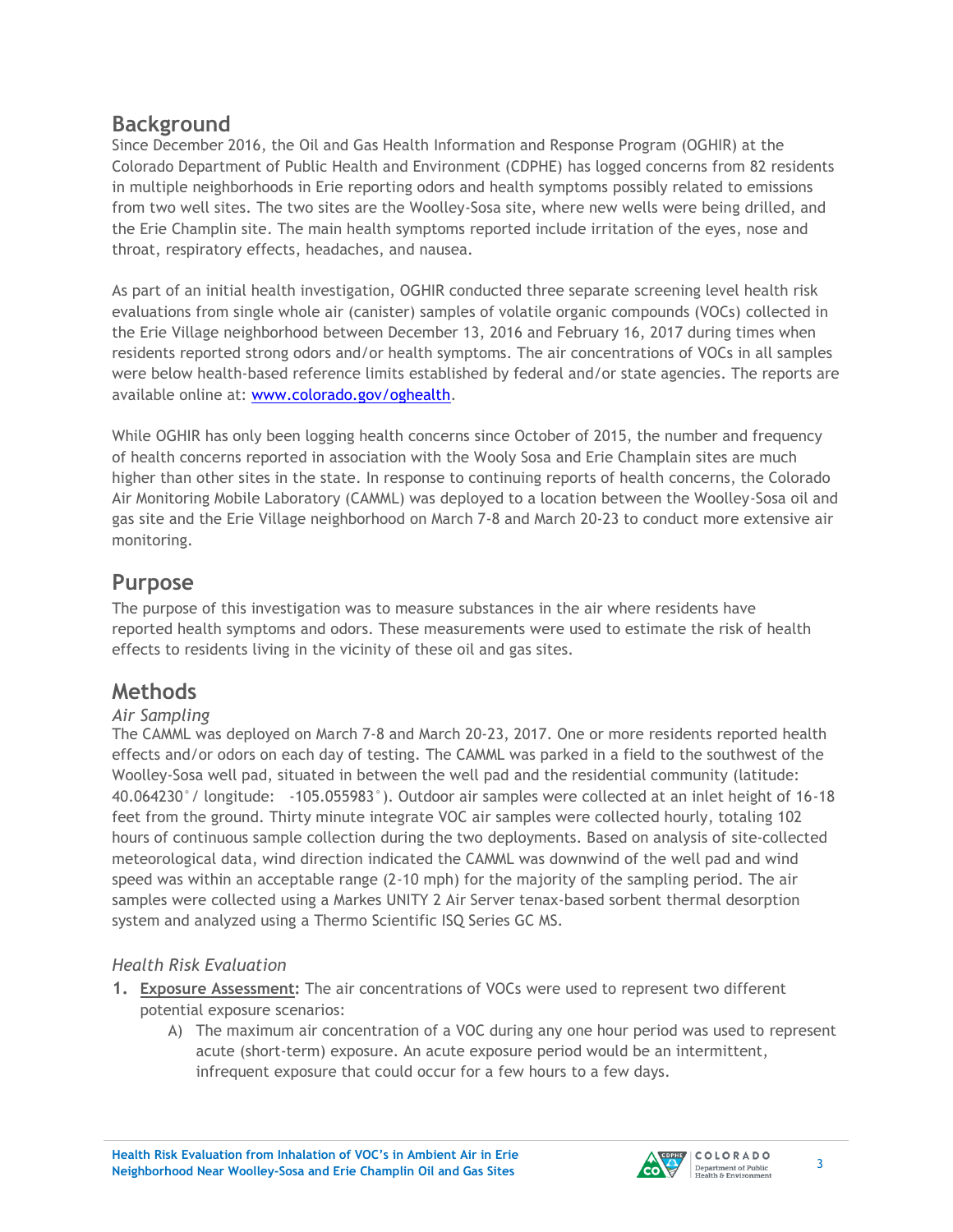- B) The average air concentration of a VOC during the entire sampling period was used to represent a chronic (long-term) exposure. A chronic exposure assumes a prolonged continuous exposure over the lifetime of an individual.
- **2. Health Effects Assessment**: Federal or state established short and long- term exposure guidelines for each VOC (termed health based reference level in this report- HBRL) were selected in a manner consistent with the US Environmental Protection Agency (EPA) risk assessment guidelines for air toxics\*. These limits are generally based on the most sensitive, chemical-induced health effect considered to be relevant to humans and include a large margin of safety to account for uncertainties in the studies and sensitive people in the population. For non-cancer health effects, the HBRL is the exposure level below which health effects are not expected to occur. Methane, ethane and propylene data were collected but were not evaluated in the health assessment since they have very low potential to produce health effects and therefore, do not have short-term and/or long-term health screening levels.

For VOCs that could cause cancer, VOC concentrations associated with  $1x$  10<sup>-6</sup> (one in one million) to 1x10<sup>-4</sup> (one in ten thousand) cancer risk levels were used. For example, a risk level of one in a million  $(1x10^{-6})$  implies a likelihood that up to 1 out of one million equally exposed people would contract cancer if exposed continuously (i.e. 24 hours per day) to the specific concentration over a lifetime (i.e. 70 years). This would be in addition to those cancer cases that would normally occur in an unexposed population of one million people. A one in a million cancer risk is considered a minimal cancer risk. A one in ten thousand cancer risk is considered the upper limit of the US EPA "acceptable" range.

#### **3. Risk Characterization**:

#### *Non-cancer:*

Individual VOCs: A hazard quotient (HQ) was determined for each individual VOC. This ratio is a risk estimate that compares the maximum and average air concentrations for each VOC to shortand long-term HBRLs.

Combined VOCs*:* Evaluating the combined risks to human health from multiple VOCs is an important component to understanding the potential for health effects to occur from oil and gas emissions. A Hazard Index (HI) was derived by adding all the HQs (labeled as "All" in Figure 1). This total HI is a conservative approximation of the total potential non-cancer risk estimate of all VOCs.

HQs are calculated as follows:

| Short-term $HQ = maximum$ air concentration<br>HBRL (short-term)                      |  |
|---------------------------------------------------------------------------------------|--|
| Long-term $HQ = average air concentration$<br>HBRL (long-term)                        |  |
| $HI = sum of all HQ's$<br>HQ = Hazard Quotient<br>HBRL = Health Based Reference Level |  |

 $\overline{\phantom{a}}$ \* Air Toxics Technical Resource Manual, EPA-453-K-04-001A, April 2004

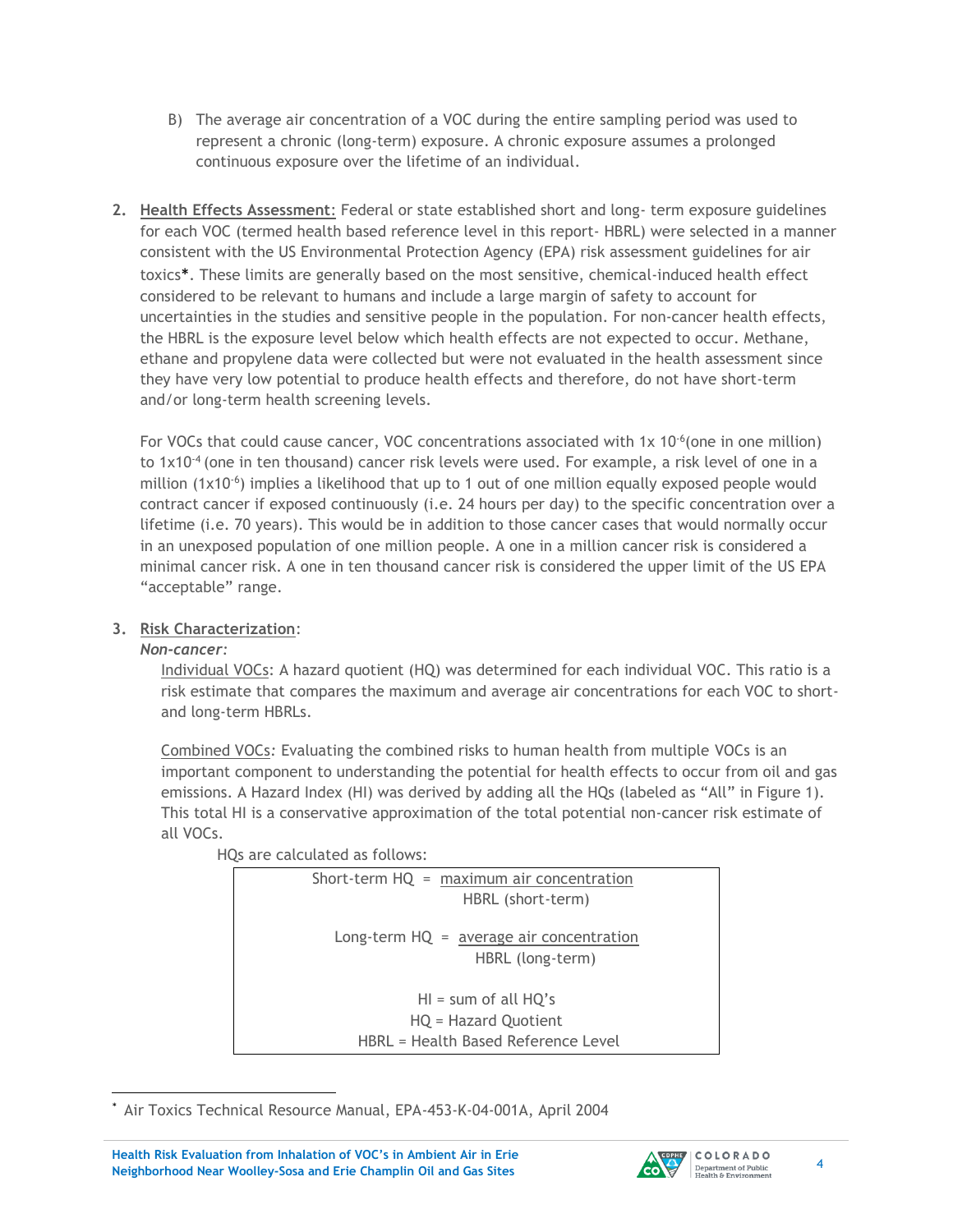- o *If HQ or HI is less than 1*, no further evaluation is necessary and it can be concluded that potential for harmful health effects from the exposures measured in this study is low, even for sensitive populations.
- o *If HQ or HI is greater than 1*, further evaluation is conducted.

#### *Cancer:*

To estimate increased cancer risks, the lowest VOC concentration at each risk level within the generally "acceptable" risk range  $(1x10^{-4}$  to  $1x10^{-6})$  was selected. Combined cancer risks were also evaluated for all known cancer causing VOCs. This approach assumes the combined effect of each of the VOCs is additive.

## **Results**

- All air concentrations of individual and combined VOCs were below non-cancer health-based reference values (Table 1, Figure 1).
- Cancer risks estimates for benzene and ethylbenzene and the two VOCs combined were less than one in one hundred thousand, which is below the midpoint of the acceptable risk range (Table 2).

## **Limitations**

The following limitations must be considered when interpreting the results from this investigation:

- This air sampling represents a "snapshot" of VOC concentrations from all emission sources in the area. Samples collected under different conditions could have different results.
- Other substances that may be emitted from oil and gas were not sampled in this study and exposure to these substances may result in additional health risk.

# **Conclusions**

Evaluation of health concerns reported by residents in the vicinity of the Wooly Sosa and Erie Champlain sites suggest upper respiratory irritation and physiological responses to odorous substances in the air. OGHIR has documented that many of these concerns occurred temporally with drilling operations on the Wooly Sosa site when wind direction was coming from the direction of the well pad.

To further evaluate the reported health concerns, the Colorado Air Monitoring Mobile Laboratory (CAMML) was deployed to the site March 7-8 and March 20-23. The evaluation of the air samples during this time indicates a low potential risk of harmful health effects due to VOC exposures in the vicinity of the Wooly Sosa and Erie Champlain sites. Using currently available measurement technology and risk assessment methods, OGHIR is unable to document conditions that suggest an ongoing health hazard at this time. However, although the CAMML measures a large number of substances related to oil and gas emissions, there may be other substances that were not measured that may contribute to the respiratory irritation and odor concerns reported by residents.

# **Next Steps**

OGHIR is continuing to monitor health concerns in the vicinity of the Wooly Sosa and Erie Champlain sites. Residents with ongoing health concerns are encouraged to contact OGHIR.

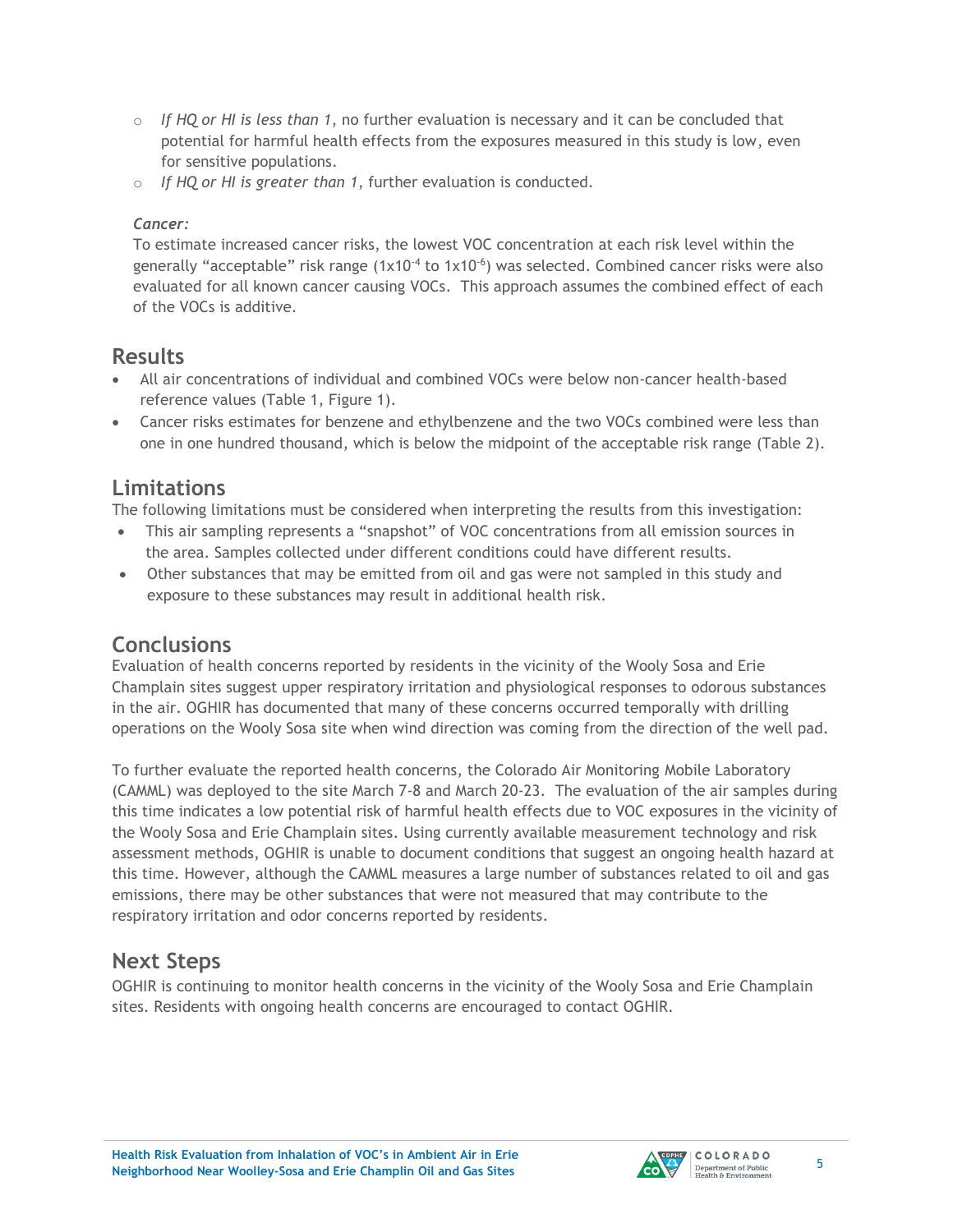#### Table 1. Summary of air data compared to short- and long-term non-cancer health based reference levels

| Substance              | Air Measurements (ppbv) |                | Health Based Reference Levels (ppbv) |                      |
|------------------------|-------------------------|----------------|--------------------------------------|----------------------|
|                        | <b>Maximum</b>          | <b>Average</b> | <b>Short-Term</b>                    | Long-Term            |
| 1,2,3-Trimethylbenzene | 0.94                    | 0.19           | 3000 <sup>T</sup>                    | 12 <sup>1</sup>      |
| 1,2,4-Trimethylbenzene | 0.96                    | 0.24           | 3000 <sup>T</sup>                    | 12 <sup>1</sup>      |
| 1,3,5-Trimethylbenzene | 0.93                    | 0.25           | 3000 <sup>T</sup>                    | 12 <sup>1</sup>      |
| 2,2,4-Trimethylpentane | 0.99                    | 0.28           | 750 <sup>T</sup>                     | 75 <sup>T</sup>      |
| 2,3,4-Trimethylpentane | 1.00                    | 0.24           | 750 <sup>T</sup>                     | 75 <sup>T</sup>      |
| 2,2-Dimethylbutane     | ND                      | ND             | 8300R                                | 2200R                |
| 2,3-Dimethylbutane     | 1.00                    | 0.32           | 8300R                                | 2200R                |
| 2,3-Dimethylpentane    | 0.99                    | 0.32           | 8300R                                | 2200 <sup>R</sup>    |
| 2,4-Dimethylpentane    | 0.96                    | 0.33           | 8300 <sup>T</sup>                    | 2200 <sup>T</sup>    |
| 2-Butene (cis)         | 0.70                    | 0.18           | 15000 <sup>T</sup>                   | 700 <sup>T</sup>     |
| 2-Butene (trans)       | 5.99                    | 0.58           | 15000 <sup>T</sup>                   | 700 <sup>T</sup>     |
| 2-Methylheptane        | 0.98                    | 0.26           | 4100 <sup>T</sup>                    | 380 <sup>T</sup>     |
| 2-Methylhexane         | 0.98                    | 0.24           | 8300 <sup>T</sup>                    | 2200 <sup>T</sup>    |
| 2-Pentene (cis)        | 0.75                    | 0.30           | 12000 <sup>T</sup>                   | 560 <sup>T</sup>     |
| 2-Pentene (trans)      | 0.92                    | 0.19           | 12000 <sup>T</sup>                   | 560 <sup>T</sup>     |
| 2-Methylpentane        | 0.99                    | 0.30           | 990 <sup>T</sup>                     | 90 <sup>T</sup>      |
| 3-Methylheptane        | 0.98                    | 0.31           | 4100 <sup>T</sup>                    | 380 <sup>T</sup>     |
| 3-Methylhexane         | 0.98                    | 0.28           | 8300 <sup>T</sup>                    | $2200^{T}$           |
| 3-Methylpentane        | 0.92                    | 0.27           | 1000 <sup>T</sup>                    | 100 <sup>T</sup>     |
| Acetylene              | ND                      | ND             | 25000 <sup>T</sup>                   | 2500 <sup>T</sup>    |
| <b>Ammonia</b>         | 19.79                   | 9.87           | 30000 <sup>1</sup>                   | 717                  |
| <b>Benzene</b>         | 0.99                    | 0.29           | 9 <sup>A</sup>                       | $\overline{9}$       |
| <b>Butene</b>          | 0.97                    | 0.31           | 27000 <sup>T</sup>                   | 2300 <sup>T</sup>    |
| Cyclohexane            | 0.98                    | 0.28           | 1000 <sup>T</sup>                    | 1743                 |
| Cyclopentane           | 0.98                    | 0.25           | 5900 <sup>T</sup>                    | 120 <sup>T</sup>     |
| Ethane                 | 17.85                   | 2.13           | NA                                   | <b>NA</b>            |
| Ethylbenzene           | 0.96                    | 0.28           | 5000A                                | 230 <sup>1</sup>     |
| Ethylene               | 0.89                    | 0.36           | 500000 <sup>T</sup>                  | 5300 <sup>T</sup>    |
| Hexene                 | ND                      | ND             | <b>NA</b>                            | NA                   |
| <b>Isobutane</b>       | 1.50                    | 0.38           | 33000 <sup>T</sup>                   | $10000$ <sup>T</sup> |
| Isopentane             | 2.16                    | 0.34           | 8100 <sup>T</sup>                    | 8000 <sup>T</sup>    |
| Isoprene               | 0.99                    | 0.30           | 20 <sup>T</sup>                      | $2^{T}$              |
| m/p-Xylenes            | 0.97                    | 0.29           | 1700 <sup>A</sup>                    | 23 <sup>1</sup>      |
| m-Diethylbenzene       | 0.96                    | 0.18           | 460 <sup>T</sup>                     | 46 <sup>T</sup>      |
| Methane                | 2740.00                 | 2110           | NA                                   | <b>NA</b>            |
| Methylcyclohexane      | 1.00                    | 0.30           | 4000 <sup>T</sup>                    | 400 <sup>T</sup>     |
| Methylcyclopentane     | ND                      | ND             | 750 <sup>T</sup>                     | 75 <sup>T</sup>      |
| m-Ethyltoluene         | 0.99                    | 0.21           | 250 <sup>T</sup>                     | 25 <sup>T</sup>      |
| n-Butane               | 5.28                    | 0.53           | 92000 <sup>T</sup>                   | 10000 <sup>T</sup>   |
| n-Decane               | 0.98                    | 0.26           | 1750 <sup>T</sup>                    | $175$ <sup>T</sup>   |
| n-Dodecane             | 0.10                    | 0.04           | 1700 <sup>p</sup>                    | 38 <sup>R</sup>      |
| n-Heptane              | 0.97                    | 0.27           | 8300 <sup>T</sup>                    | $2200^{\mathrm{T}}$  |
| n-Hexane               | 0.99                    | 0.35           | 1700 <sup>T</sup>                    | 198 <sup>1</sup>     |
| n-Octane               | 0.98                    | 0.27           | 4100 <sup>T</sup>                    | 75 <sup>T</sup>      |
| n-Nonane               | 0.96                    | 0.27           | 3000 <sup>T</sup>                    | 38 <sup>P</sup>      |
| n-Pentane              | 1.38                    | 0.30           | 68000 <sup>T</sup>                   | 8000 <sup>T</sup>    |
| n-Propylbenzene        | 0.87                    | 0.24           | 510 <sup>T</sup>                     | 203 <sup>p</sup>     |
| n-Undecane             | 0.57                    | 0.09           | 550 <sup>T</sup>                     | $55^T$               |
| o-Ethyltoluene         | 0.92                    | 0.19           | 250 <sup>T</sup>                     | 25 <sup>T</sup>      |
| o-Xylene               | 0.93                    | 0.29           | 1700 <sup>A</sup>                    | 23 <sup>1</sup>      |
| p-Diethylbenzene       | 0.98                    | 0.26           | 460 <sup>T</sup>                     | 46 <sup>T</sup>      |
| p-Ethyltoluene         | 0.97                    | 0.31           | 250 <sup>T</sup>                     | 25 <sup>T</sup>      |
| Pentene                | 0.99                    | 0.35           | 12000 <sup>T</sup>                   | 560 <sup>T</sup>     |
| Propane                | 9.07                    | 1.13           | $68000^{T}$                          | 8000 <sup>T</sup>    |
| Propylene              | 0.92                    | 0.30           | NA                                   | 1743 <sup>c</sup>    |
| Styrene                | 0.95                    | 0.10           | 5000 <sup>A</sup>                    | 235 <sup>1</sup>     |
| <b>Toluene</b>         | 0.92                    | 0.26           | 2000 <sup>A</sup>                    | $1327$ <sup>I</sup>  |

I = US EPA; A = ATSDR (US Agency for Toxic Substances and Disease Registry); P= PPRTV (US EPA Provisional Peer Reviewed Toxicity Values); C= CalEPA (California Office of Environmental Health Hazard Assessment); T= TCEQ (Texas Commission on Environmental Quality); D = DOE (Department of Energy Temporary Emergency Exposure Limit); R = Read Across; NA = no health value available; ND = not detected (i.e. concentration below instrument detection limit)